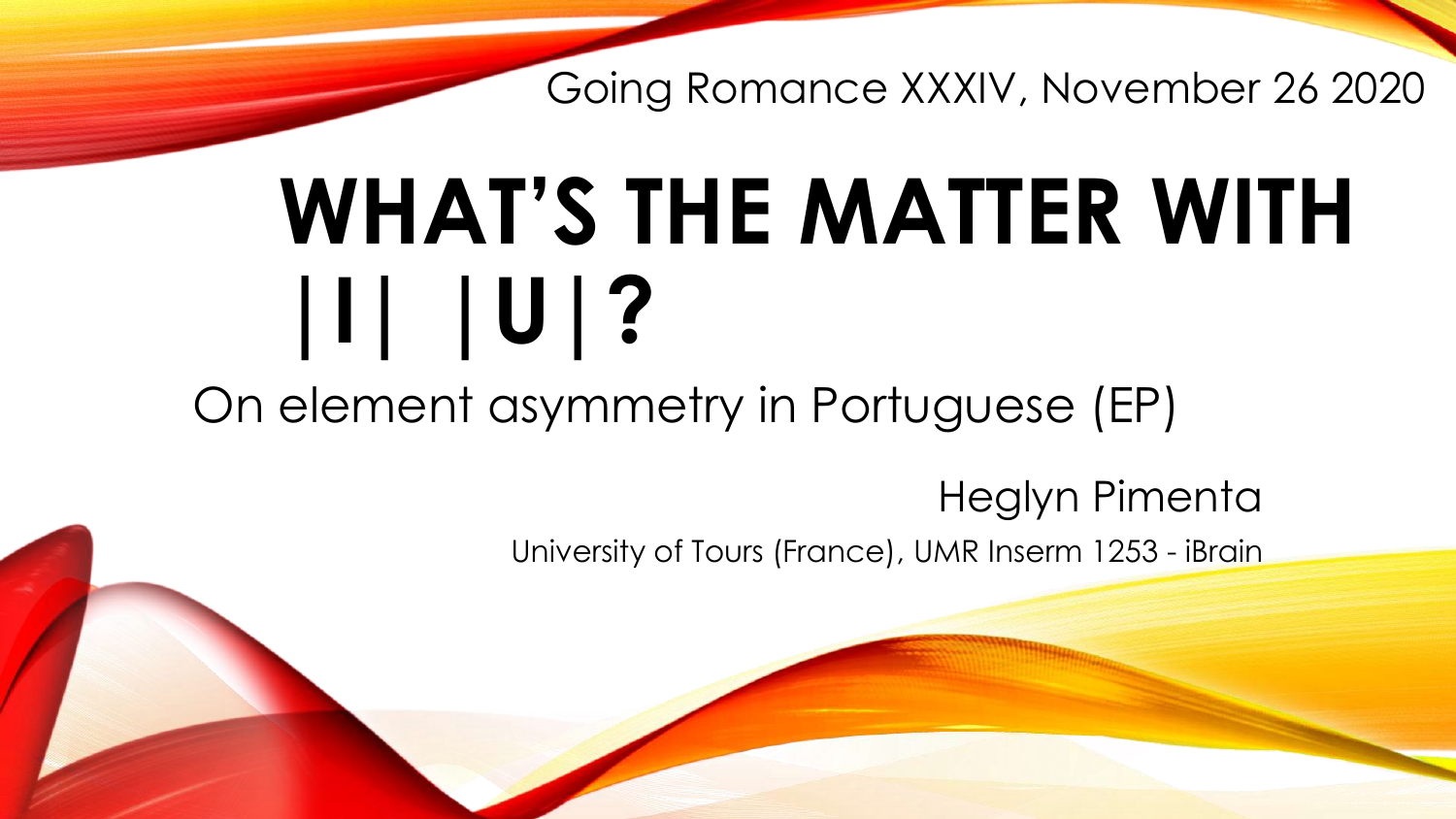#### ELEMENT THEORY AND ASYMMETRY

- Element Theory (ET) and similar approaches
	- **Aperture** |A| different from **coloring** |I U|
		- *"|A| is naturally more vocalic than |I| or |U|."* (Backley 2012: 175)
		- $\vert\vert\vert$  and  $\vert\vert\vert\vert\vert$  are equally vocalic
		- Which parallels the sonority scale



• But are |I U| symmetric?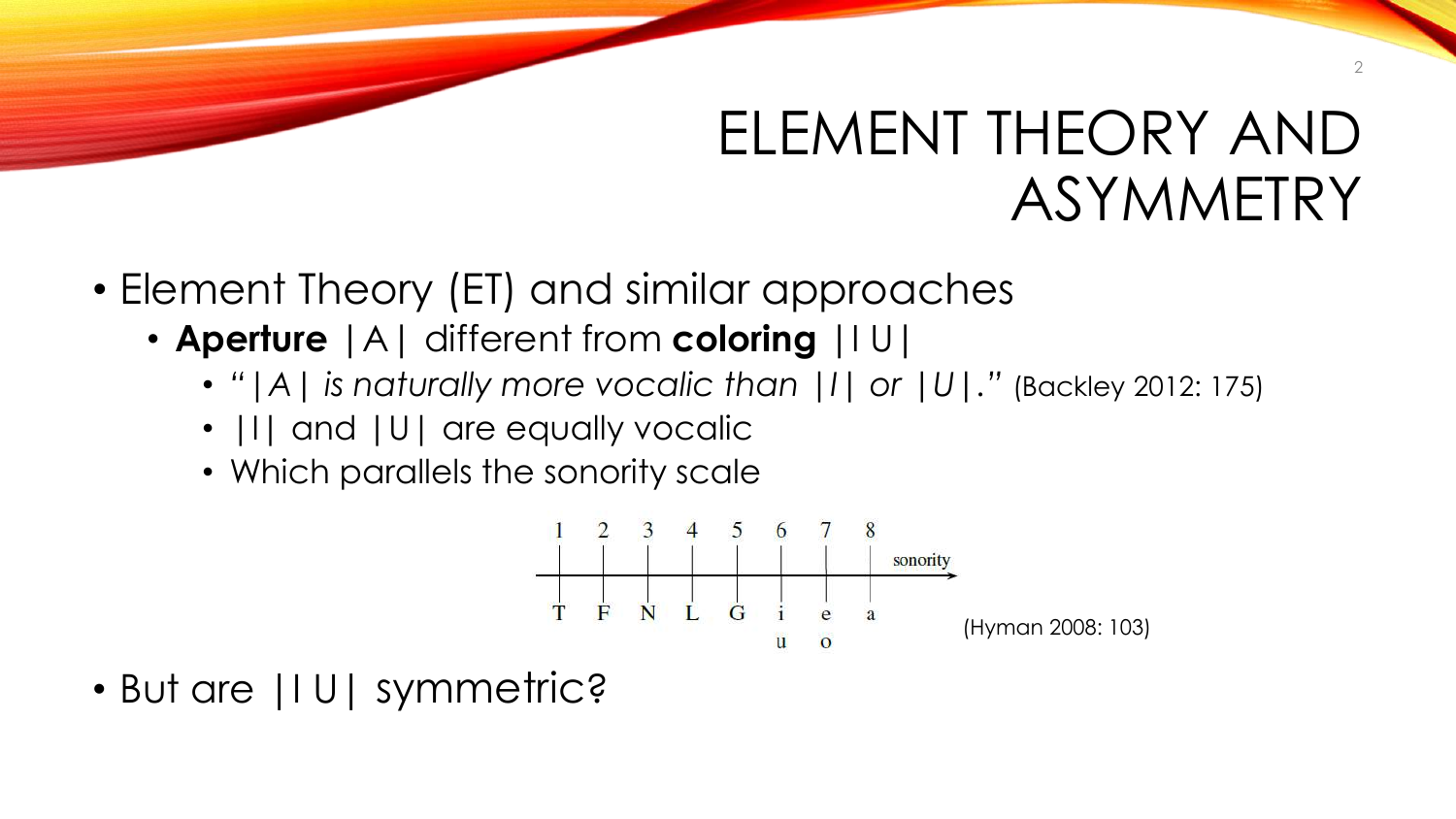#### ELEMENT ASYMMETRY AND THE DIPHTHONGIZATION OF EP NASAL VOWELS

- Poorly studied phonological process
	- The diphthongization of lexical nasal vowels / $\tilde{e}$   $\tilde{e}$   $\tilde{o}'$  in non-final position in **non-standard varieties**
- Standard EP
	- 5 lexical nasal vowels:  $\hbar$   $\tilde{e}$   $\tilde{v}$   $\tilde{u}$
	- 4 lexical nasal diphthongs (all final): / $\widetilde{v}$ ī,  $\widetilde{v}$ ī,  $\widetilde{v}$ ī, ū̃i/
		- Except: *cãibra* 'cramp' [ˈkɐ̃ɪ̯̃bɾɐ]*, zãibo* 'lazy-eyed' [ˈzɐ̃ɪ̯̃bu], *muito* 'a lot' [ˈmũɪ̯̃to]
- Dialectological data from ALEPG project (cf. Saramago 2006)
	- Lexical nasal vowels can diphthongize
		- E.g. banco 'bench' ['b $\tilde{e}$ ku] ~ ['b $\tilde{e}$ ğku]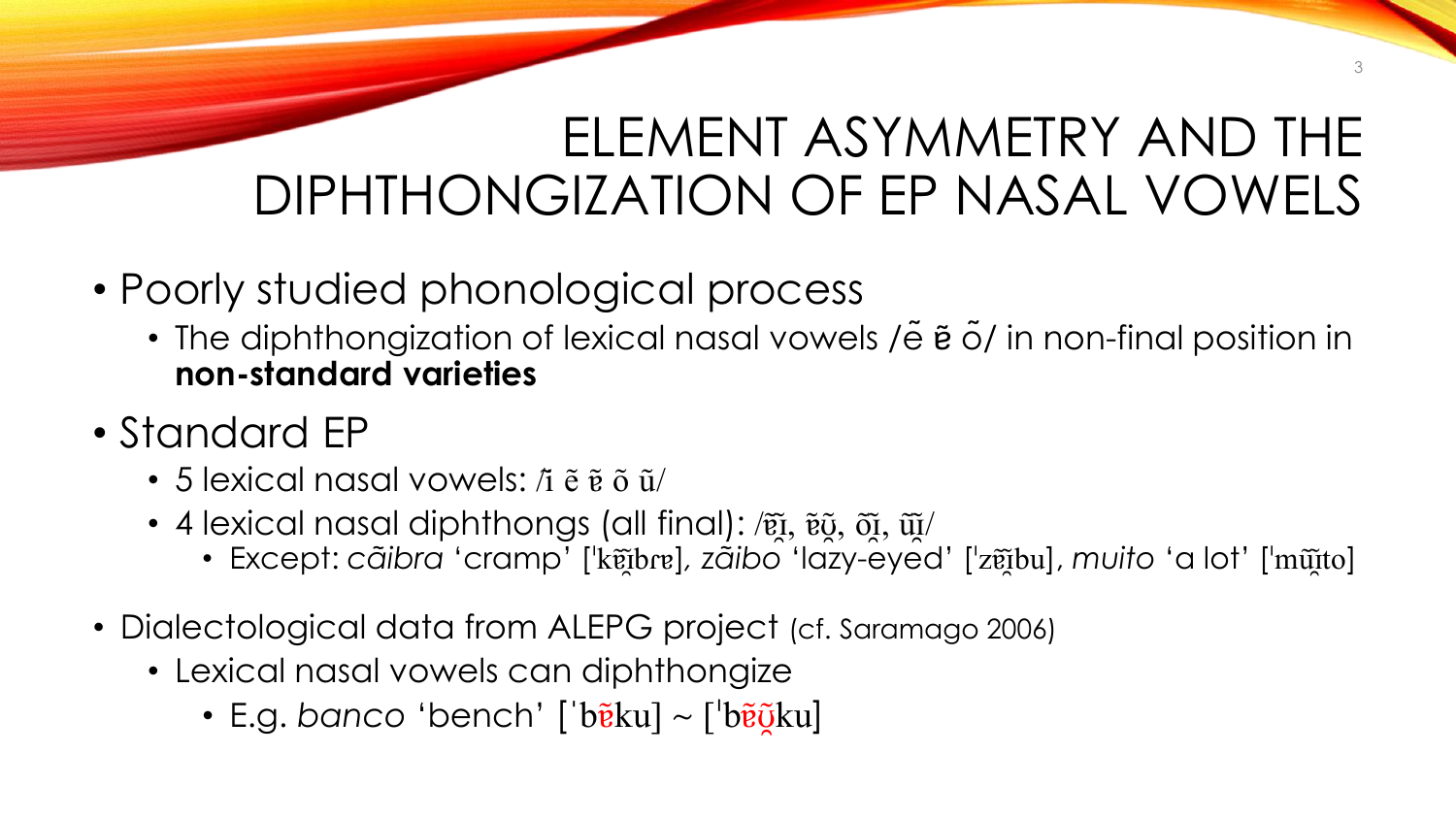#### ELEMENT ASYMMETRY AND THE DIPHTHONGIZATION OF EP NASAL VOWELS

- Q: When a nasal vowel diphthongizes
	- i. Which factors contribute to the color of the glide?
	- ii. Do|I| and |U| behave symmetrically?
	- iii. If they don't, what is the nature of their asymmetric behavior?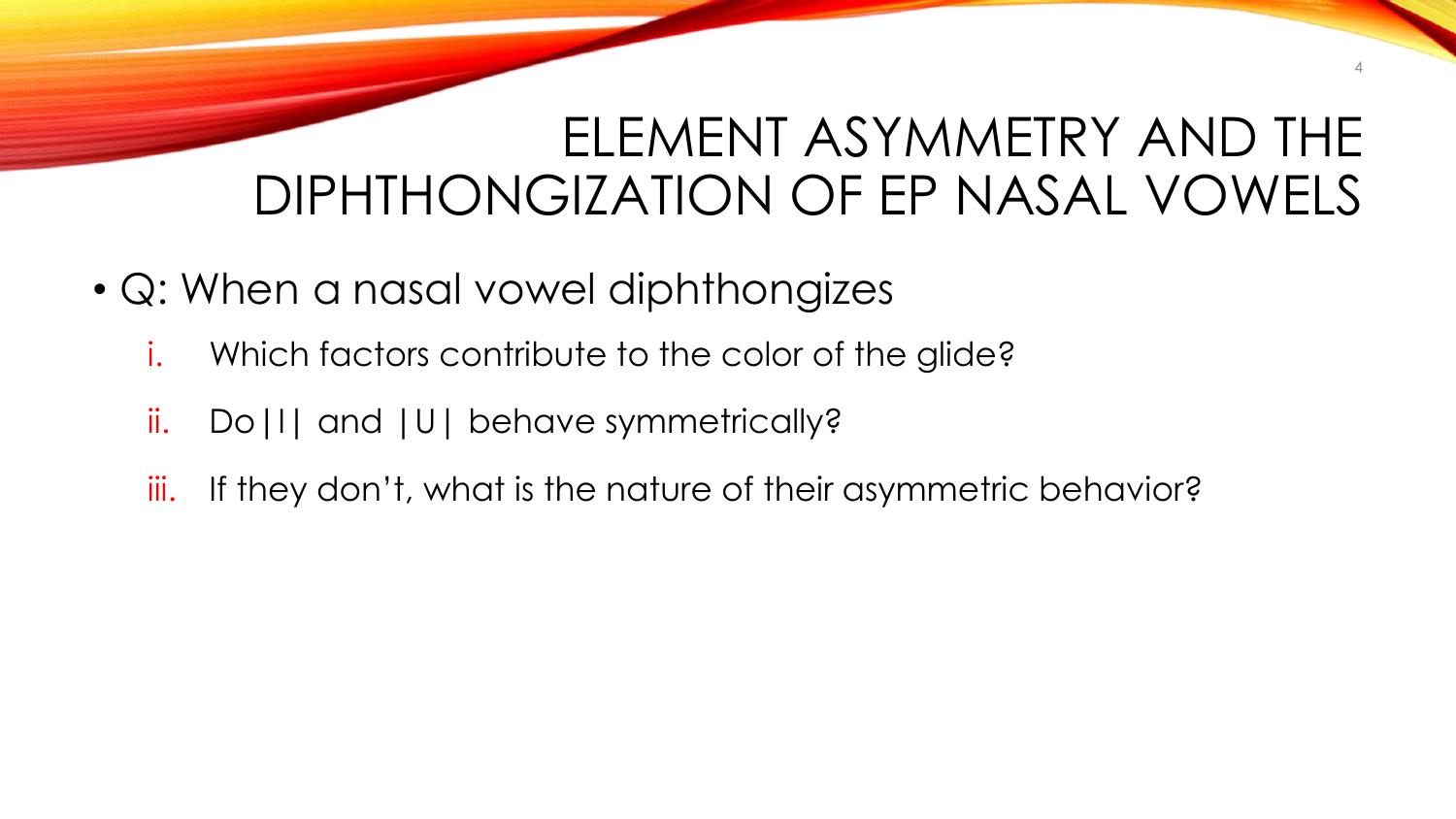5

• Can it be homorganic with the vowel that diphthongizes?

• Yes

| a) | $\widetilde{e}$                  | amêndoa |         | 'almond' [g'mẽdo.g]         | $\lceil \mathbf{e}^{\mathsf{T}} \mathbf{m} \widetilde{\mathbf{e}} \widetilde{\mathbf{n}} \mathrm{d} \mathbf{u} \mathbf{e} \rceil$ |
|----|----------------------------------|---------|---------|-----------------------------|-----------------------------------------------------------------------------------------------------------------------------------|
|    | b) $\frac{\tilde{e}}{\tilde{e}}$ | tempo   | 'time'  | $\lceil$ 'tẽpu]             | $\left[ \text{'}t\tilde{e}$ ipu]                                                                                                  |
|    | c) $\sqrt{6}/$                   | conto   | 'tale'  | $\lceil k\tilde{o}tu\rceil$ | $\int$ <sup>'</sup> kõ $\tilde{Q}$ tu]                                                                                            |
|    | $d)$ / $\tilde{o}$ /             | lontra  | 'otter' | $\lceil$ lõtre]             | $\left[ \frac{1}{2} \right]$                                                                                                      |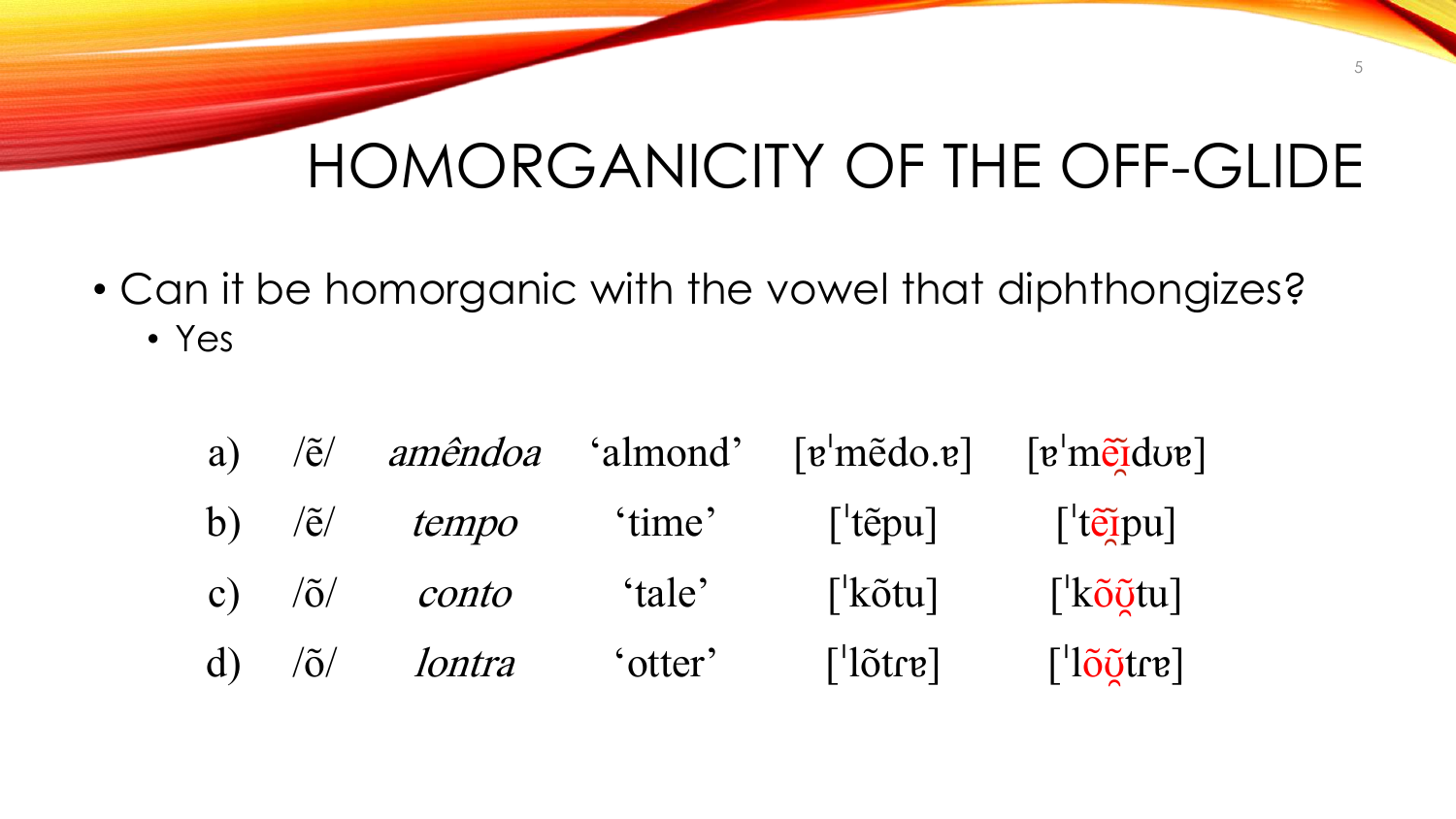6

• Homorganicity with the vowel that diphthongizes

|                          | $\mathcal{E}/\mathcal{E}$ | $ \eth $    | $\vert/\widetilde{E}\vert\vert$ |
|--------------------------|---------------------------|-------------|---------------------------------|
|                          | $98\%$ (279)              | $65\%$ (15) | $48\%$ (108)                    |
| $\boldsymbol{\tilde{Q}}$ | $2\%$ (6)                 | $35\%$ (8)  | $52\%$ (116)                    |
|                          | 285                       | 23          | 224                             |

• If the off-glide is not always homorganic with the vowel, what else can have an influence on its color?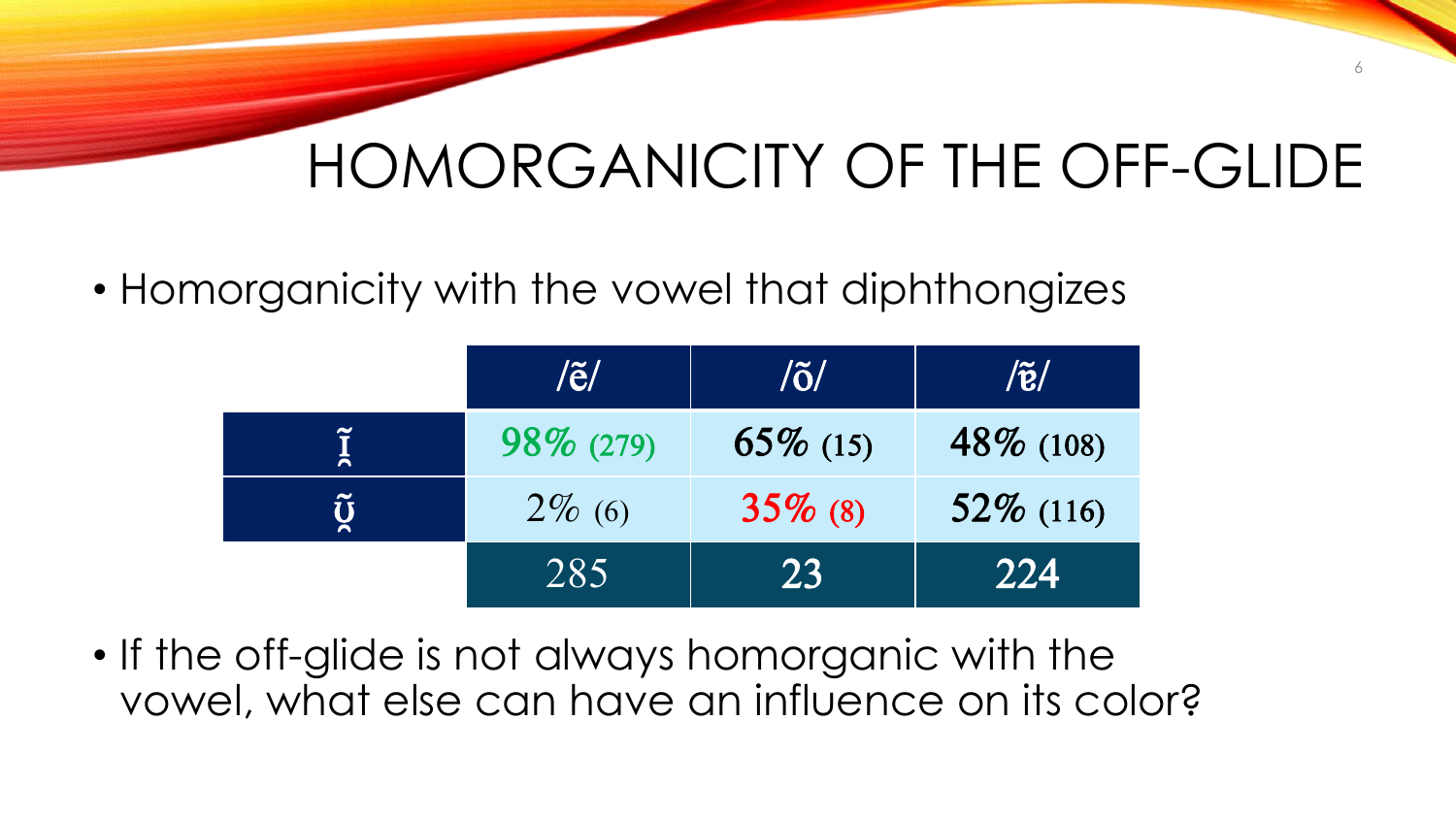- Can it be homorganic with the following onset?
	- Yes: (ii)
	- But not necessarily: (iii)

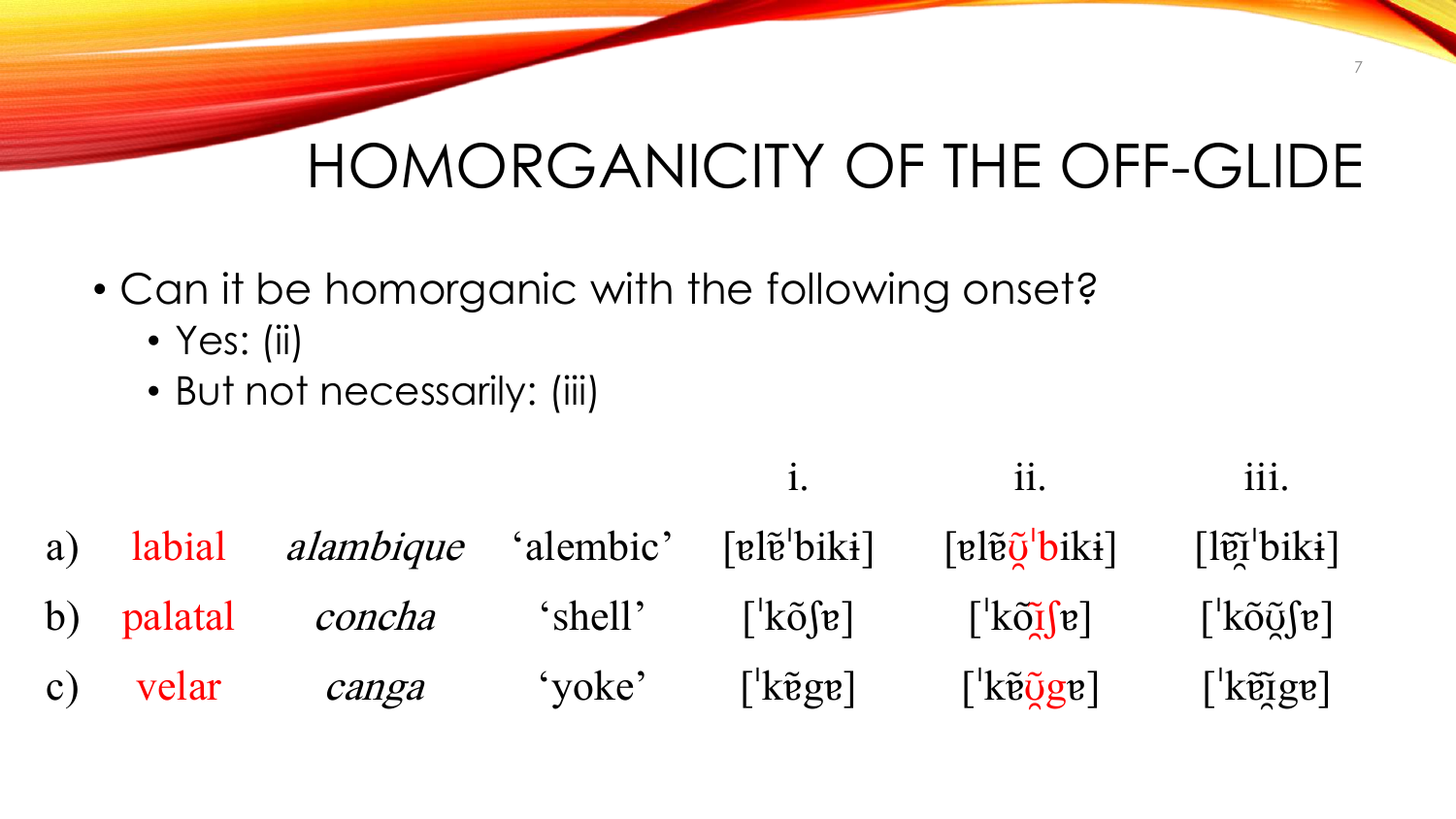• Homorganicity with the following onset

| palatal     | velar       | labial      |
|-------------|-------------|-------------|
| $97\%$ (71) | $55\%$ (53) | $62\%$ (56) |
| $3\%$ (2)   | $45\%$ (44) | $38\%$ (34) |
| 73          | 97          | 90          |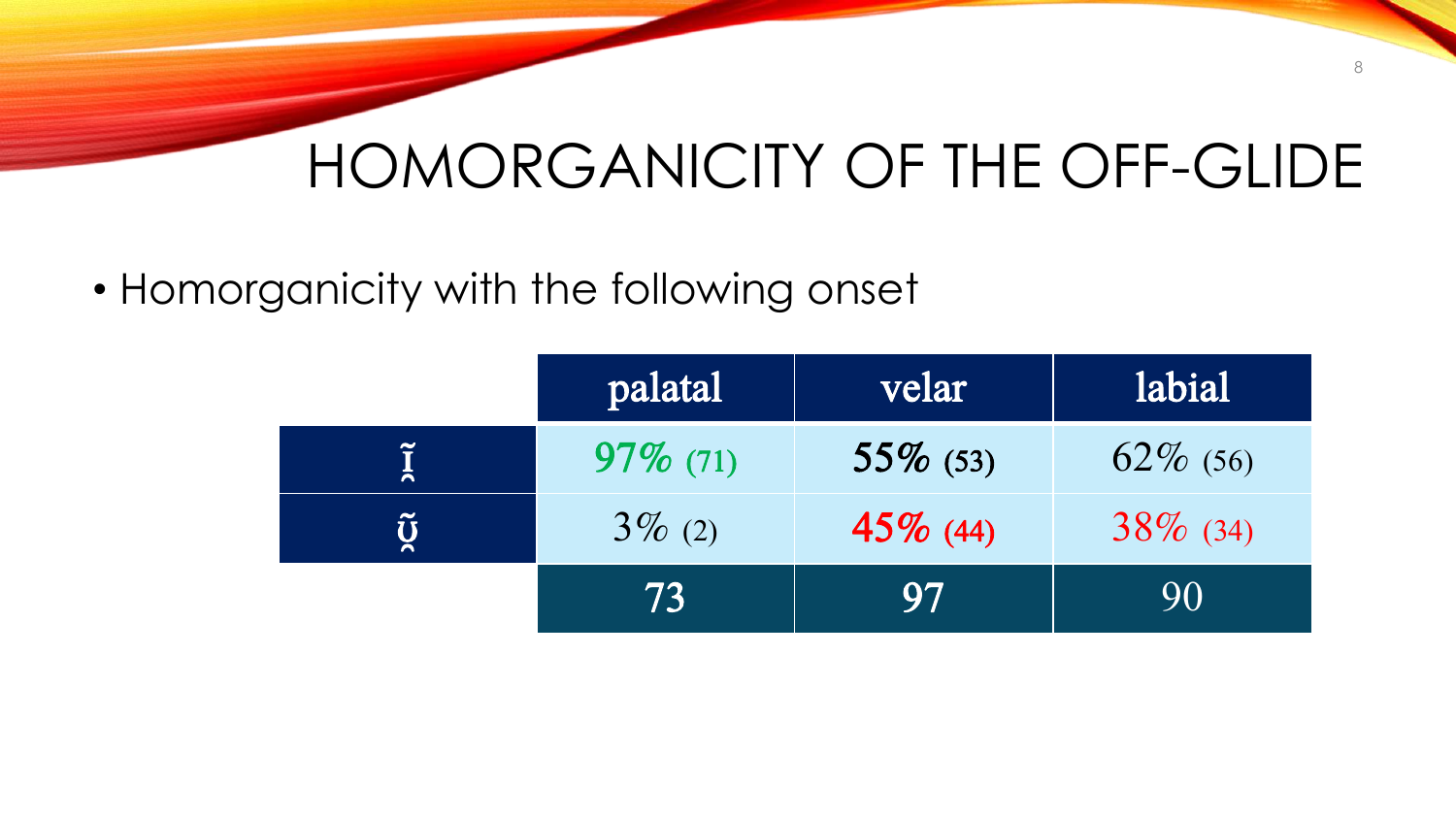- No homorganicity
	- Possible metaphony?
	- Yes

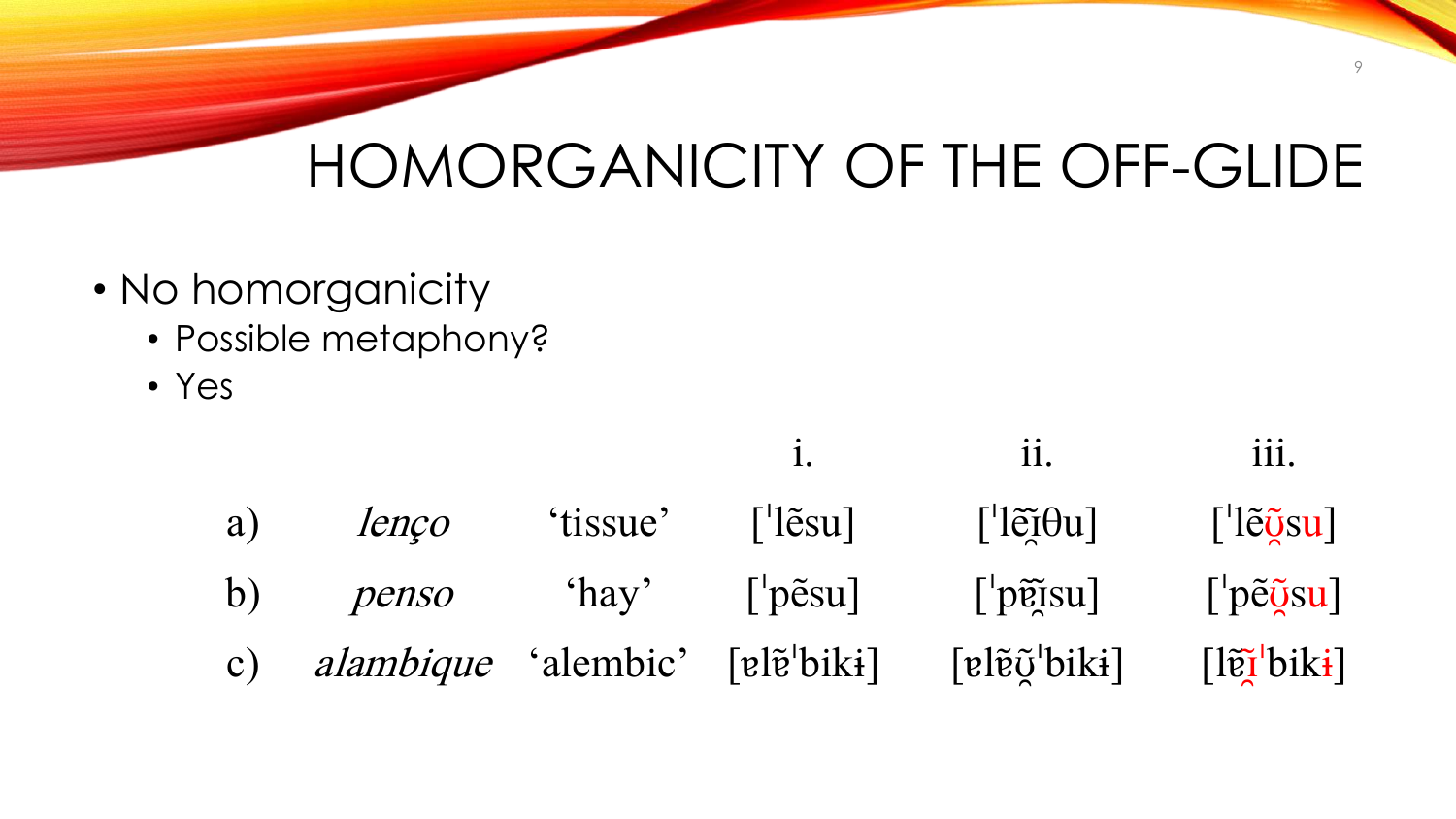- a) camba [ˈkɐ̃bɐ] [ˈkɐ̃ibɐ] 'rim'
- b) *camba* [<sup>'</sup>kɐ̃gɐ] [<sup>'</sup>kɐ̃[gɐ] 'yoke'
- c) *lombo* ['lõbu] [lõ**i**bu] 'loin'
- Neither homorganicity nor metaphony
	- Front off-glide [ɪ̯]
	- Even in (c), where a back off-glide would be expected
		- Back nasal vowel
		- Labial in the following onset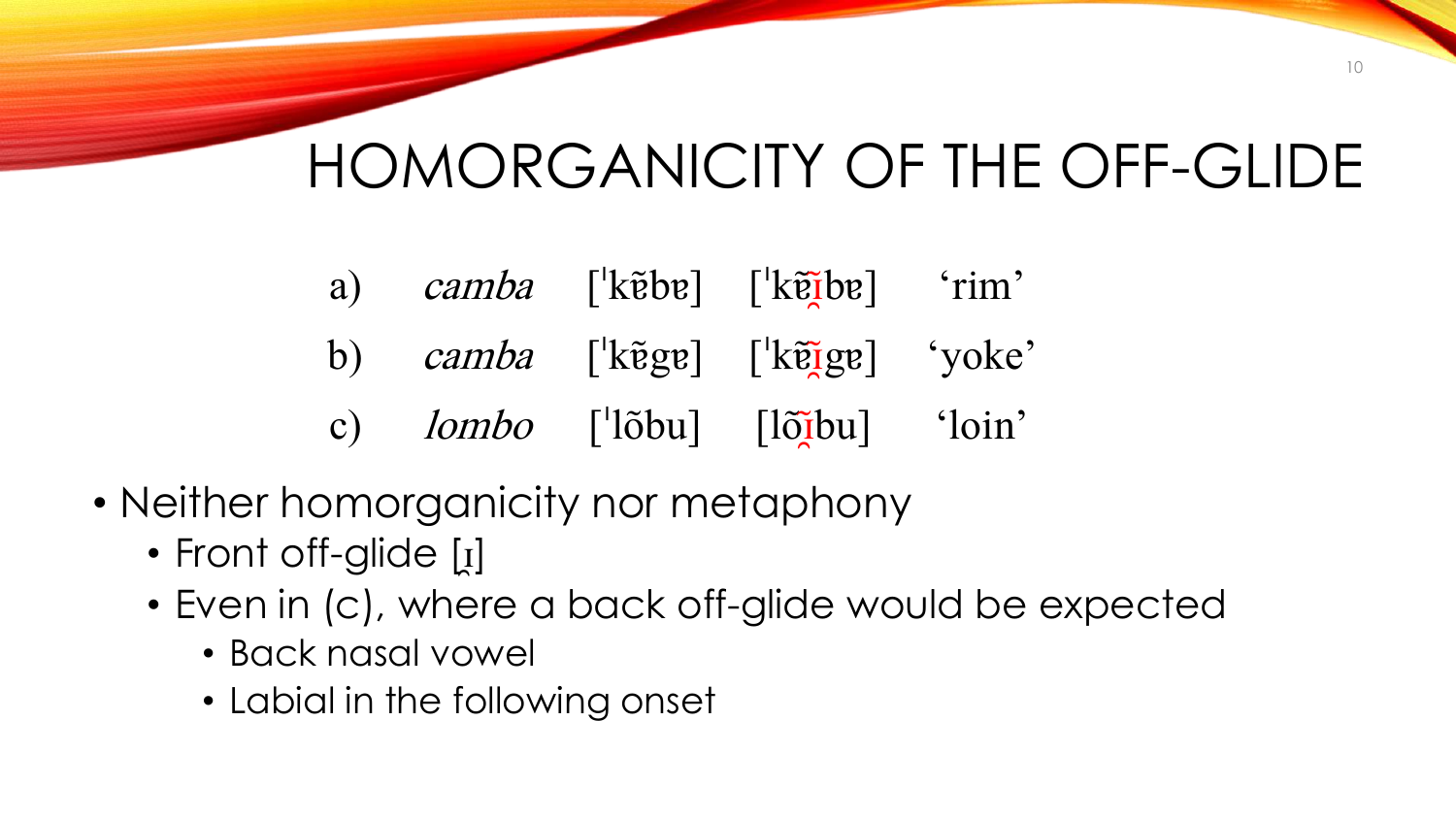#### COLOR OF THE OFF-GLIDE

• After every possible "coloring" source is taken into account

**Front off-glide Back off-glide**

|                                                             |            | <b>FIUIII UII-YIIUC</b> |  |            | <b>DUCK OII-GIIUE</b> |  |  |
|-------------------------------------------------------------|------------|-------------------------|--|------------|-----------------------|--|--|
| Possible metaphony                                          | <b>YES</b> | <b>NO</b>               |  | <b>YES</b> | <b>NO</b>             |  |  |
| <b>Homorganicity (with the</b><br>vowel, the onset or both) | 68         | 257                     |  | 66         | 32                    |  |  |
| Non homorganic                                              | 27         | 50                      |  | 32         |                       |  |  |
| Total n° of off-glides                                      |            |                         |  |            |                       |  |  |

| <b>YES</b>      | <b>NO</b>                |  |  |  |  |
|-----------------|--------------------------|--|--|--|--|
| 66              | $\overline{3}2$          |  |  |  |  |
| $\overline{32}$ | $\left( \bullet \right)$ |  |  |  |  |
| 1 OO L J        |                          |  |  |  |  |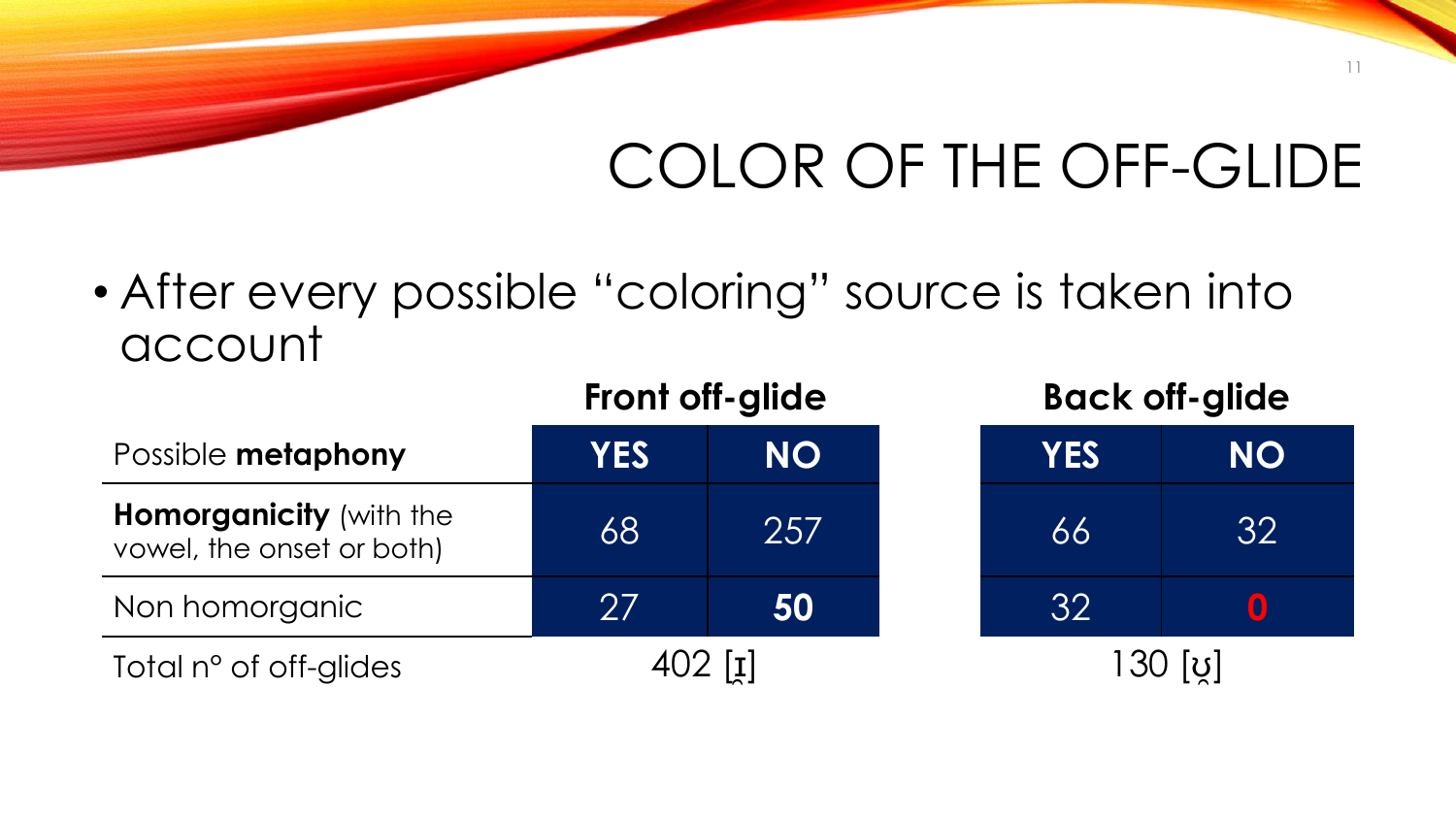#### COLOR OF THE OFF-GLIDE

- **50 front off-glides** left unaccounted
	- 16 attested forms of *camba* ['k $\tilde{p}$ ibe] 'rim'
	- 26 attested forms of *canga* ['kɐ̃i̯gɐ] 'yoke'
	- ➢Similar to the few words in **standard EP** with non-final lexical diphthong:
		- *cãibra* [ˈkɐ̃ɪ̯̃bɾɐ] 'cramp' *, zãibo* [ˈzɐ̃ɪ̯̃bu] 'lazy-eyed'
- How to explain the preference for a front off-glide over a back off-glide?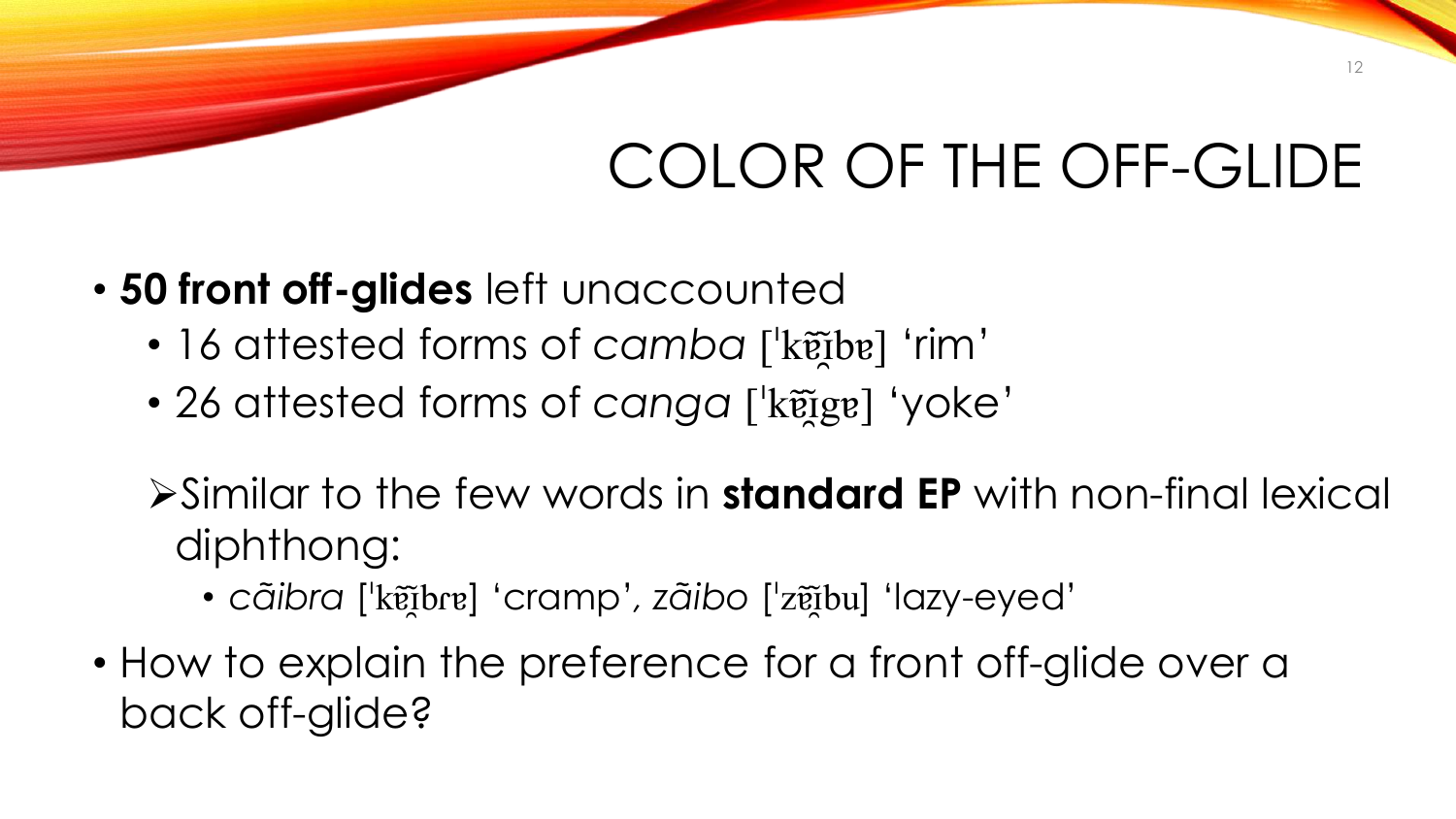#### COLOR OF THE OFF-GLIDE

- When a nasal vowel diphthongizes in non standard EP, front and back off-glides **do not behave symmetrically** 
	- 1) Why?
	- 2) Is this predicted by Element theory?
	- 3) Are there other examples of this asymmetry in the language?
	- We'll start with the last one.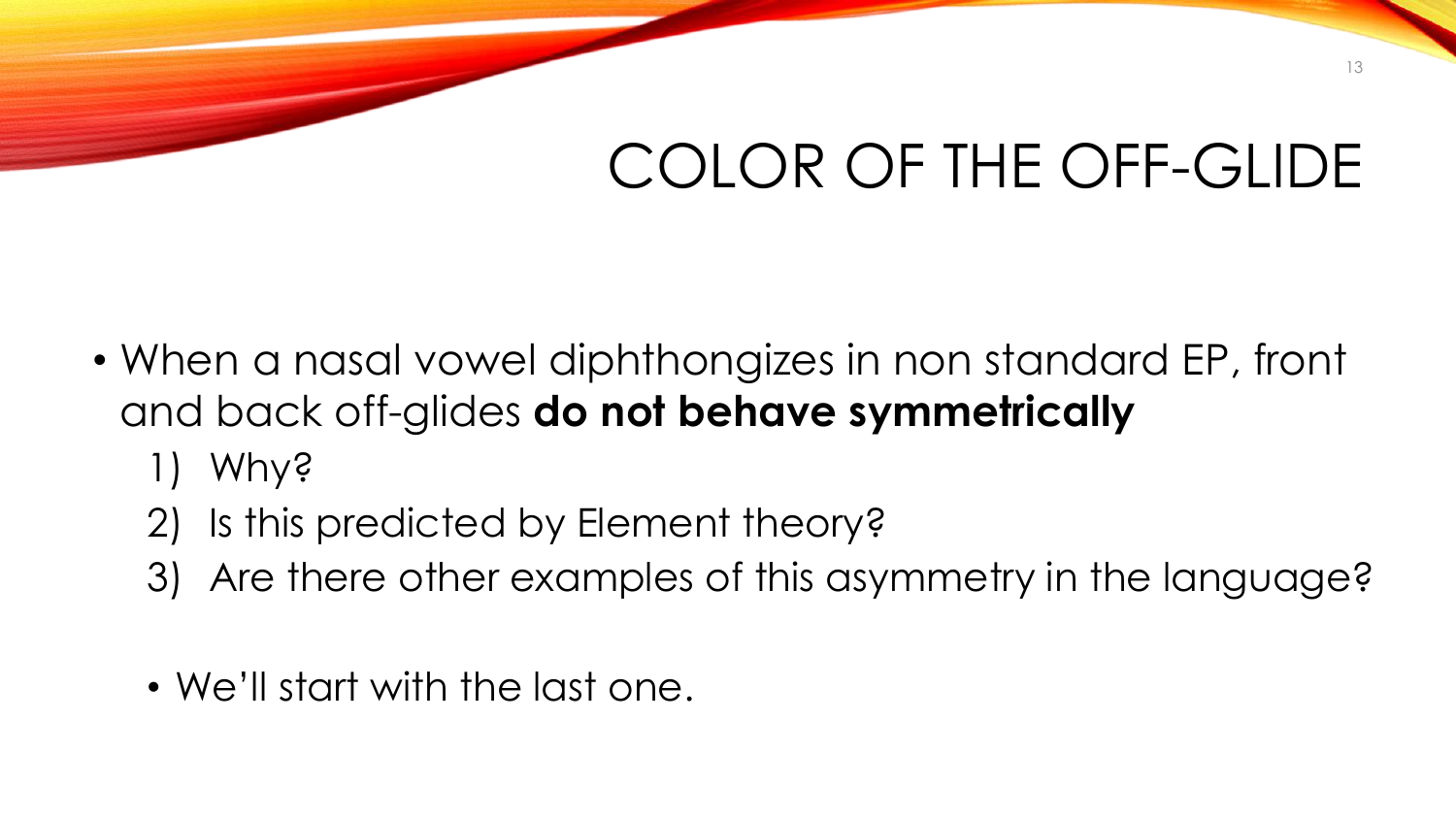1. Homorganic (oral) diphthongs and resistance to monophthongization

| $\log$ |             |  | $/e$ I $/$ |  |        |                |  |
|--------|-------------|--|------------|--|--------|----------------|--|
| [00]   | $\lceil$ 0] |  | $[e_{I}]$  |  | [e]    |                |  |
| $0\%$  | $100\%$     |  | 21%        |  | $79\%$ |                |  |
|        | 277         |  | 146        |  | 539    | Pimenta (2019) |  |

(ALEPG data, Evora district)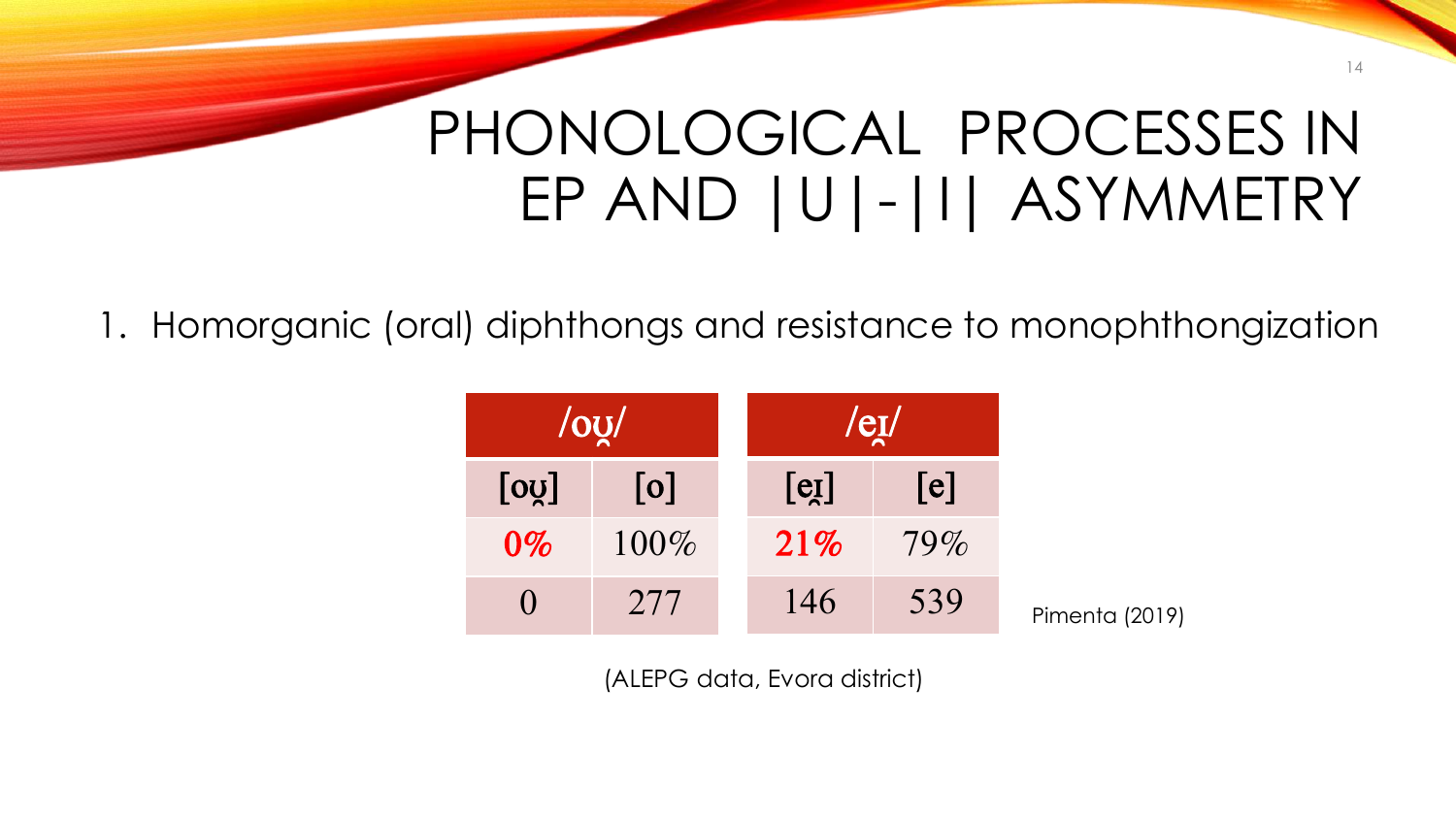#### 2. Distribution of /a u i/ in **lexical** nasal diphthongs in **standard EP**

| ${\bf a}$                                           |           | $/{\bf u}/$                     |           |  |                |                                                     |
|-----------------------------------------------------|-----------|---------------------------------|-----------|--|----------------|-----------------------------------------------------|
| <b>Nucleus</b>                                      | Off-glide | <b>Nucleus</b>                  | Off-glide |  | <b>Nucleus</b> | Off-glide                                           |
| <b>YES</b>                                          |           | <b>YES</b>                      | YES       |  | <b>NO</b>      | <b>YES</b>                                          |
| $\widetilde{\mathbf{g}}$ , $\widetilde{\mathbf{g}}$ | <b>NO</b> | $\widetilde{\phantom{m}}$<br>ui | ēõ        |  |                | $\widetilde{q}_1, \widetilde{q}_2, \widetilde{u}_3$ |

• Not an accident…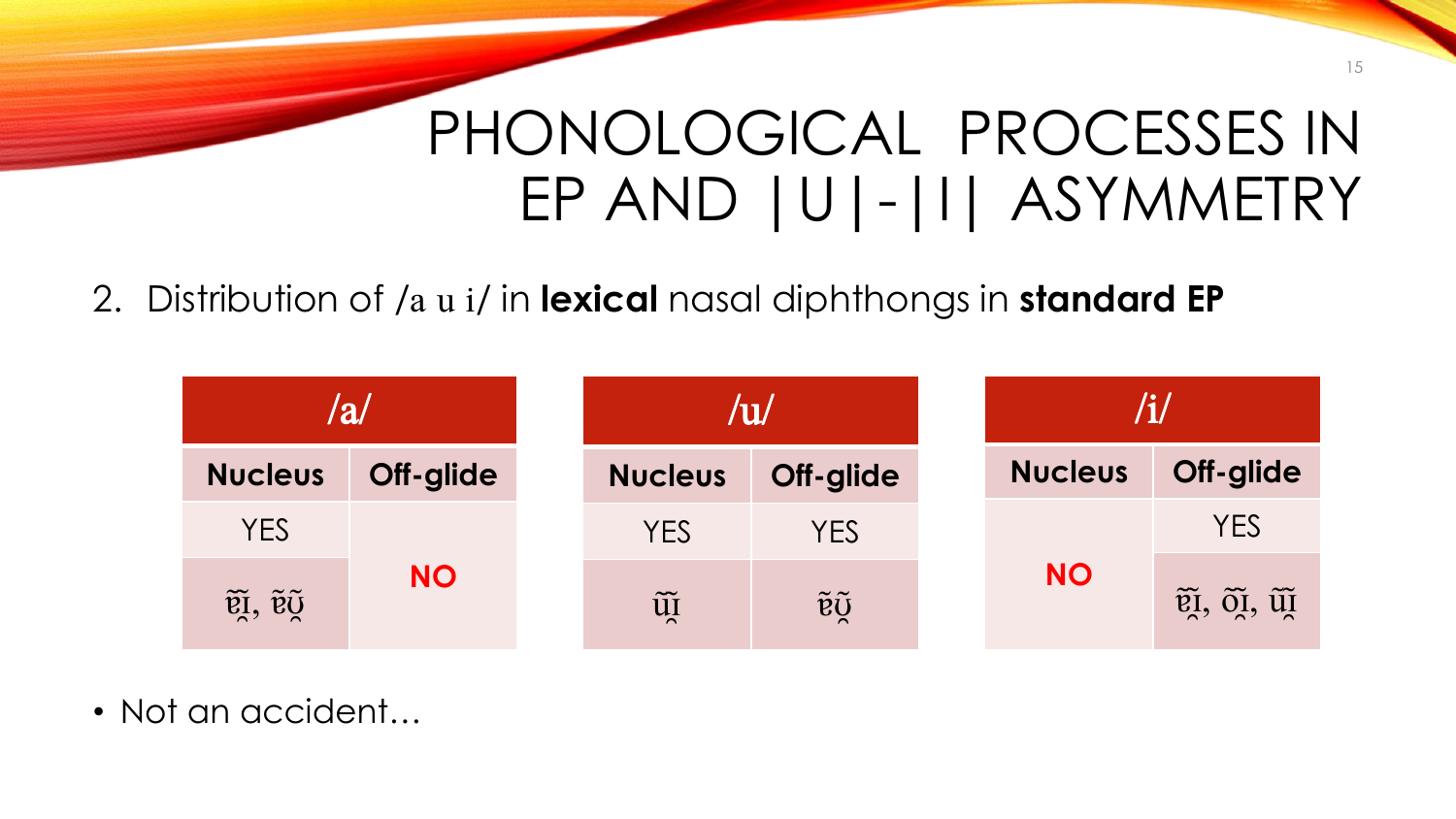Pimenta (2019)

3. Diachronic data: nuclei merge and the formation of final nasal diphthongs

|                            | Sonority: $V_1 > V_2 \rightarrow V$ G                     |                        | Sonority: $V_1 < V_2 \rightarrow V_1.V_2$     |
|----------------------------|-----------------------------------------------------------|------------------------|-----------------------------------------------|
|                            | G.-P. EP Examples                                         |                        | G.-P. EP Examples                             |
|                            | $-\tilde{a}o > [$ [ɐ̃õ̯] G.-P. $m\tilde{a}o > EP$ [mɐ̃õ̯] | $-\tilde{0}a > 0.8$    | G.-P. $b\tilde{o}a > EP$ [bo.g]               |
| $-\tilde{a}e > [\tilde{v}$ | G.-P. $p\tilde{a}es$ > EP [p $\tilde{e}$ ]                | $-\tilde{e}a > e^{I}e$ | G.-P. $v\tilde{e}a > EP$ [ve <sup>r</sup> .e] |
|                            |                                                           |                        |                                               |

#### **Mid-vowels: front** *vs* **back**

| $G.-P.$              | EP                                   | Examples                                      |
|----------------------|--------------------------------------|-----------------------------------------------|
| $-\tilde{0}e$ >      | $\lceil \widetilde{\text{O}} \rceil$ | G.-P. $le\tilde{o}es$ > EP [li.õis]           |
| $-\tilde{\theta}0$ > | $ e^{\mathrm{I}}.u $                 | G.-P. $s\tilde{e}o > EP$ [se <sup>r</sup> .u] |

Sonority:  $o > e$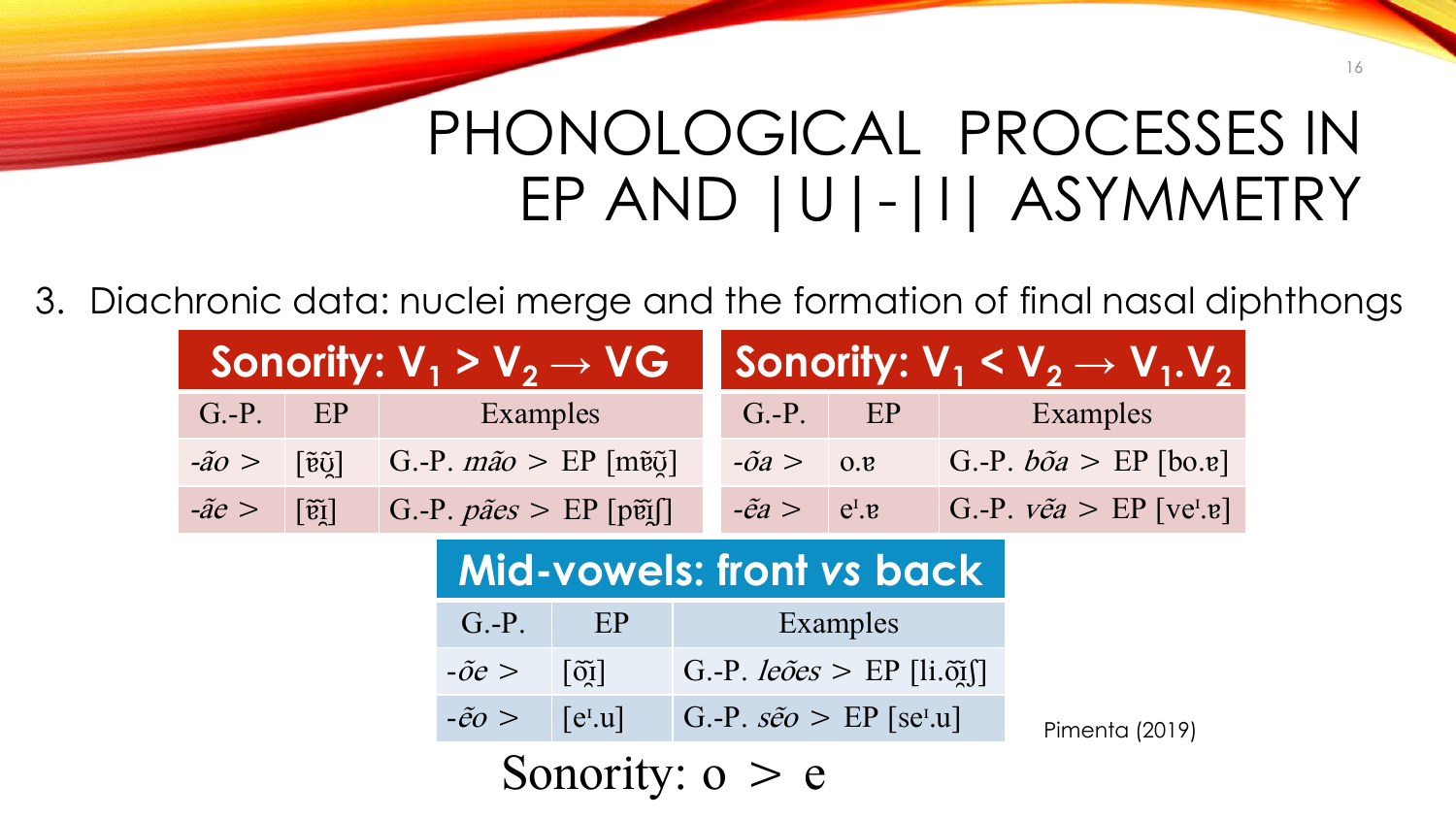- IUI more sonorous than III
	- $|1|$  more fit to occupy non-nucleic position

| $\vert A \vert$ |               |                | U          |  |                |                      |  |  |
|-----------------|---------------|----------------|------------|--|----------------|----------------------|--|--|
| <b>Nucleus</b>  | Off-glide     | <b>Nucleus</b> | Off-glide  |  | <b>Nucleus</b> | <b>Off-glide</b>     |  |  |
| <b>YES</b>      | <b>NO</b>     | <b>YES</b>     | <b>YES</b> |  | <b>NO</b>      | <b>YES</b>           |  |  |
|                 | More sonorous |                |            |  |                | <b>Less sonorous</b> |  |  |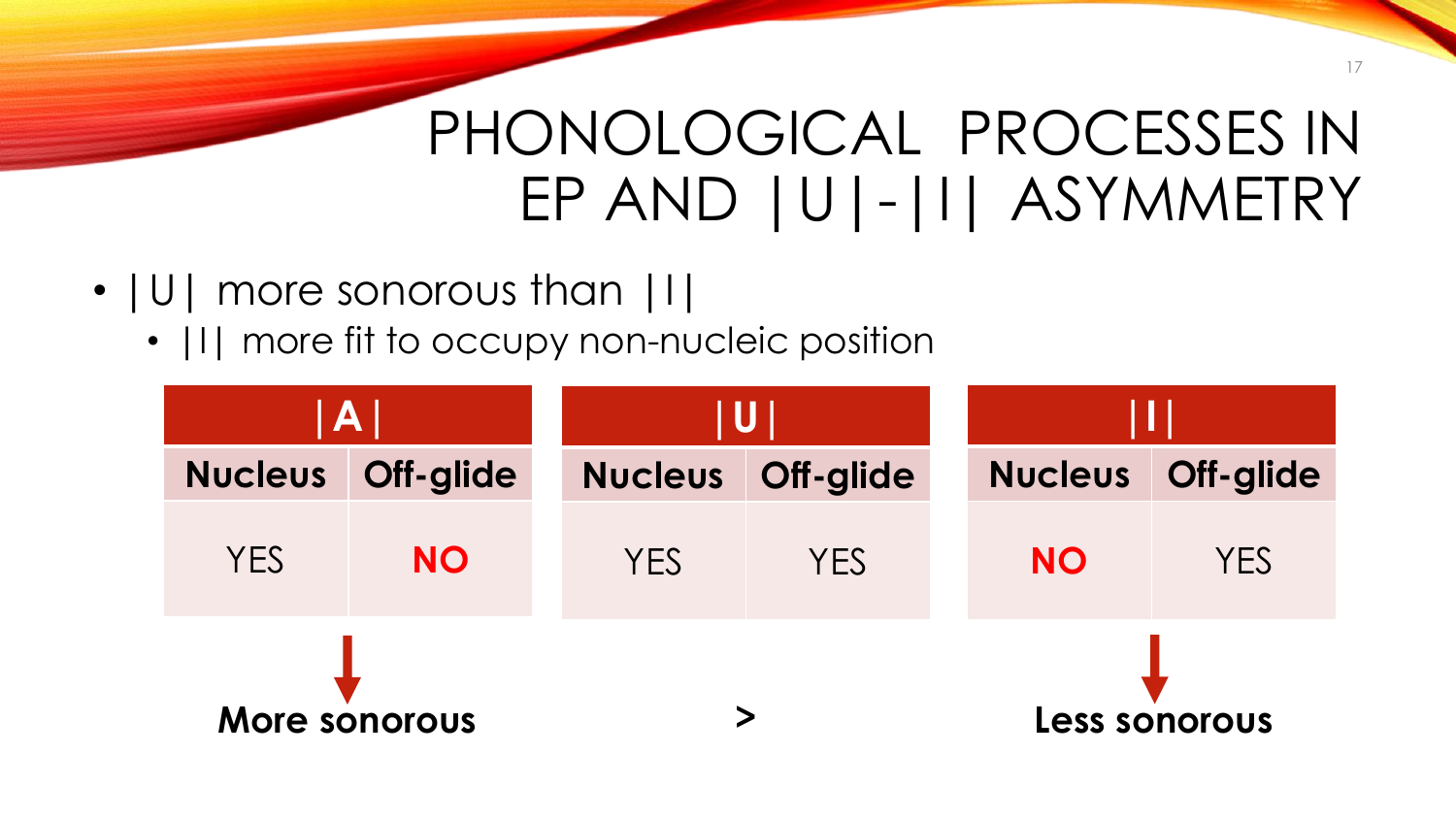#### WHAT IS REQUIRED OF A (GOOD) DIPHTHONG?

Figure D1. diphthongs in UPSID (1992).

- Sánchez Miret (1998):
	- **Difference in quality**  between its two members
	- The principal factor involved is **sonority**
- Falling diphthongs (UPSID):
	- More front than back offglides



Sánchez Miret (1998: 34)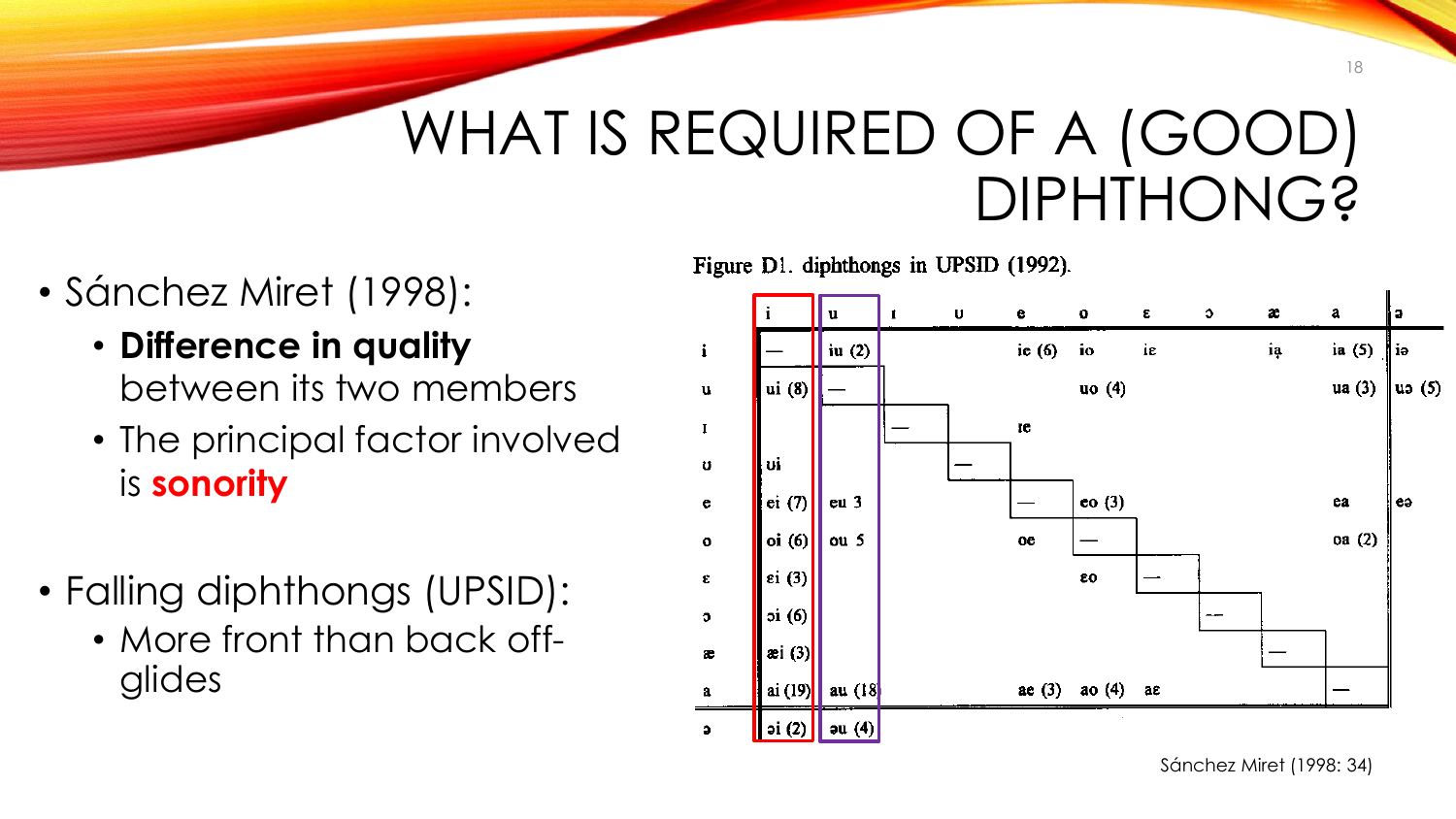#### ELEMENT THEORY (ET) AND ASYMMETRY

- Asymmetry between | I | and | U | not predicted in Element Theory
- Even though typologically it manifests itself in several ways
- **Hyman (2008):** 
	- *a) "Every phonological system contrasts at least two degrees of aperture."*
	- *b) "Every phonological system has at least one front vowel or the palatal glide /y/."*
		- The same cannot be said about **rounding**…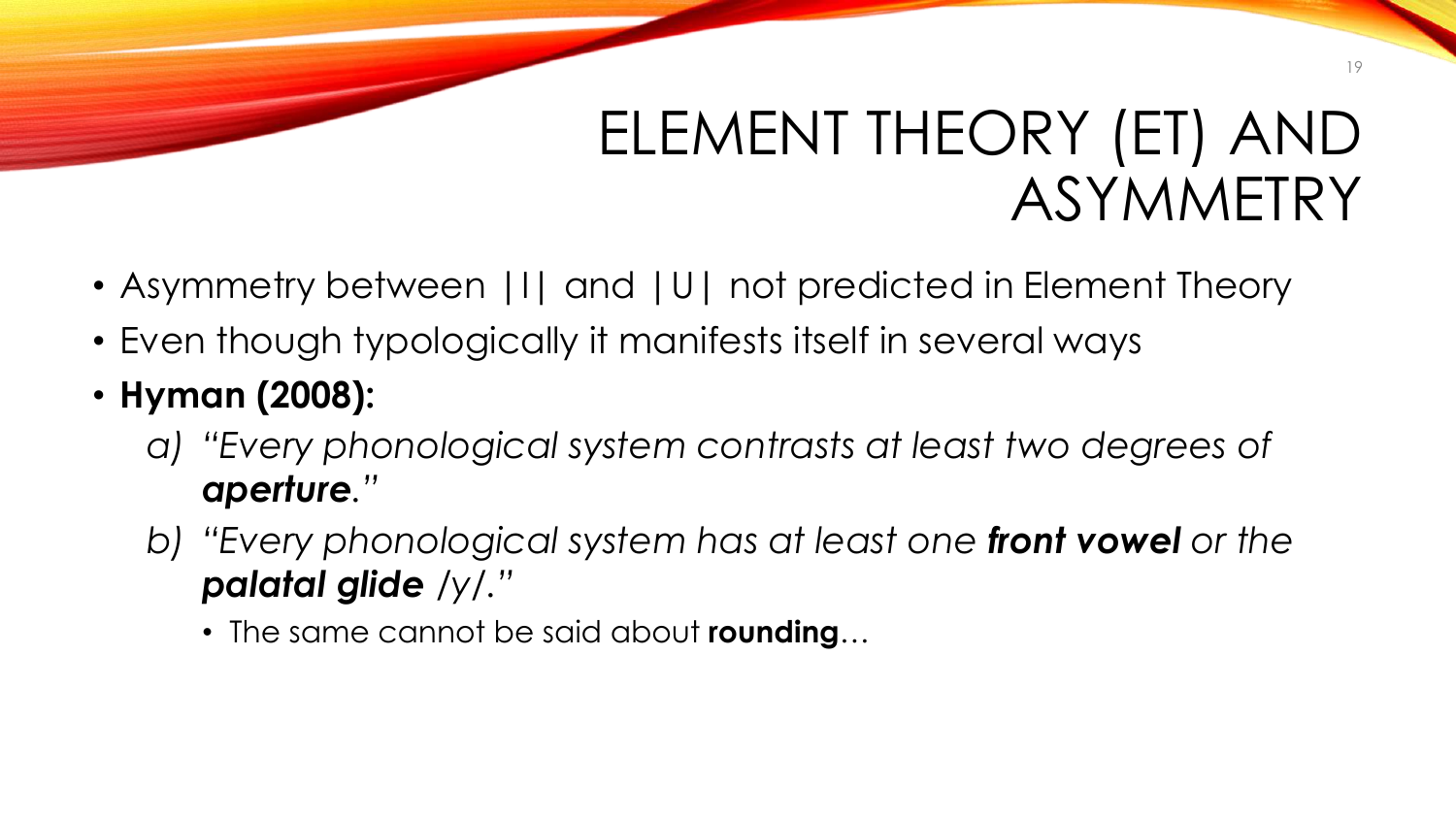#### CONCLUSIONS

- Q: When a nasal vowel diphthongizes
	- i. Which factors contribute to the color of the glide?
		- Homorganicity with the nasal vowel or following onset
		- Metaphony
	- ii. Do|I| and |U| behave symmetrically?
		- No: More [I] off-glides than [u] off-glides
	- iii. What is the nature of their asymmetric behavior?
		- | I | it is the least vocalic / sonorous element:  $|A > U > I|$
		- Which makes him a better off-glide
			- Better contrast with the vowel of the nucleus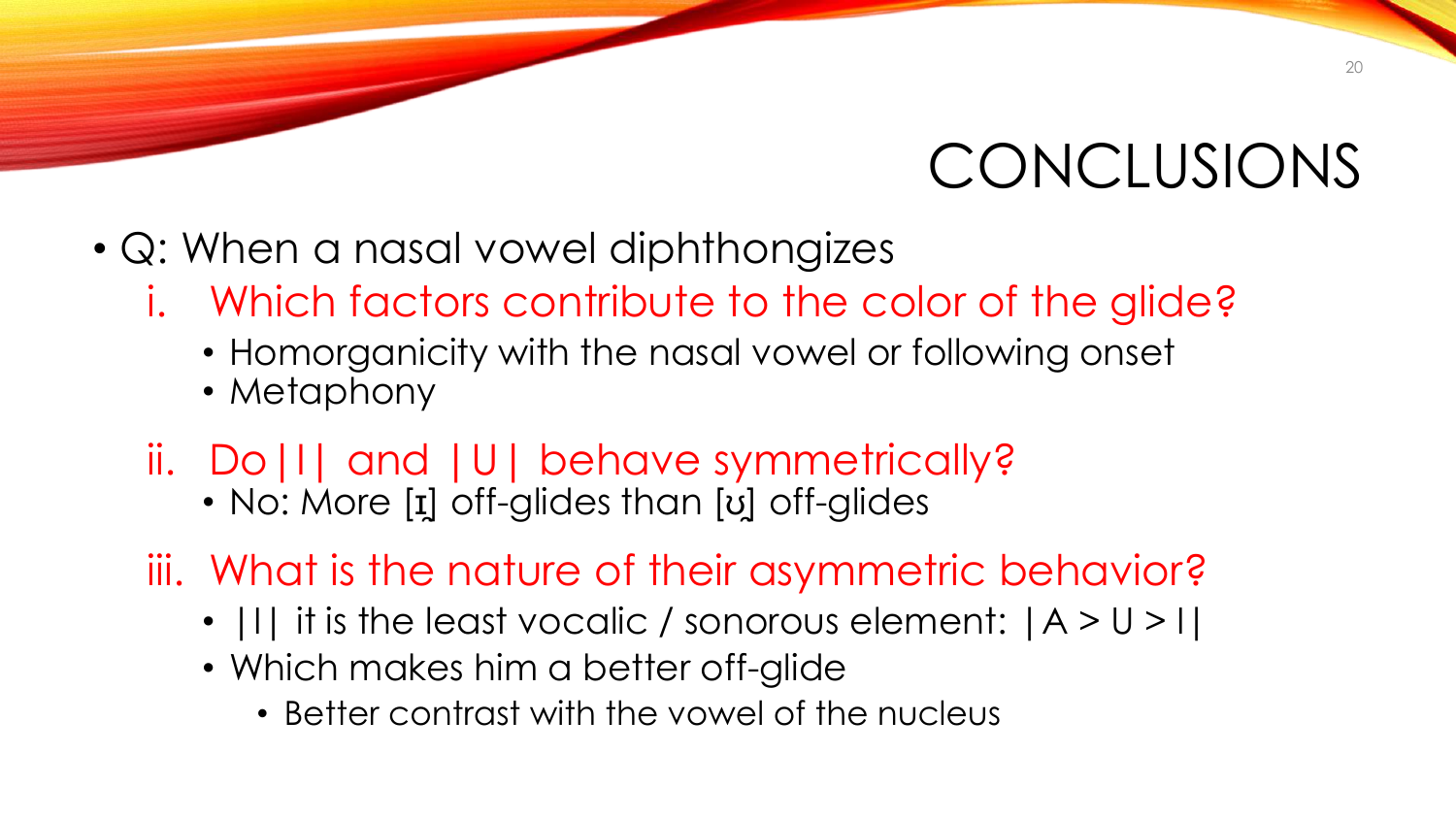#### REFERENCES

- Bisol, L. (2013). Fonologia da nasalização. In M. B. M. Abaurre (Ed.), *Gramática do português culto falado no Brasil: Vol. VII* (pp. 113–140). Contexto.
- Carvalho, J. B. de, & Klein, M. (1996). A subsymbolic approach to phonological primitives. In J. Durand & B. Laks (Eds.), *Current Trends in Phonology: Models and Methods* (pp. 97–121). ESRI.
- Hyman, L. M. (2008). Universals in phonology. *The Linguistic Review*, *25*(1-2), 83-137.
- Hulst, H. V. der. (2015). The Opponent Principle in RcvP. Binarity in a Unary System. In E. Raimy & C. E. Cairns (Eds.), *The Segment in Phonetics and Phonology* (pp. 149–179). Wiley-Blackwell.
- Nevins, A. (2012). Vowel lenition and fortition in Brazilian Portuguese. *Letras de Hoje*, *47*(3), 228-233.
- Pimenta, H. (2019). *Nasalité et syllabe: Une étude synchronique, diachronique et dialectologique du portugais européen* [PhD]. Université Paris 8.
- Pöchtrager, M. A. (2006). *The structure of length* [PhD]. Universität Wien.
- Sánchez Miret, F. (1998). Some reflections on the notion of diphthong. *Papers and Studies in Contrastive Linguistics*, 34, 27–51.
- Saramago, J. (2006). O atlas linguístico-etnográfico de Portugal e da Galiza (ALEPG). *Estudis Romànics*, *XXVIII*, 281–298.
- Schane, S. A. (1984). The Fundamentals of Particle Phonology. In *Phonology Yearbook* (Vol. 1, p. 129-155). Cambridge University Press.
- Veloso, J. (2013). Redução do vocalismo átono do português europeu contemporâneo: Assimetria dos elementos de tonalidade e interação entre diversos tipos de redução vocálica. *Textos Selecionados*, 655-672.